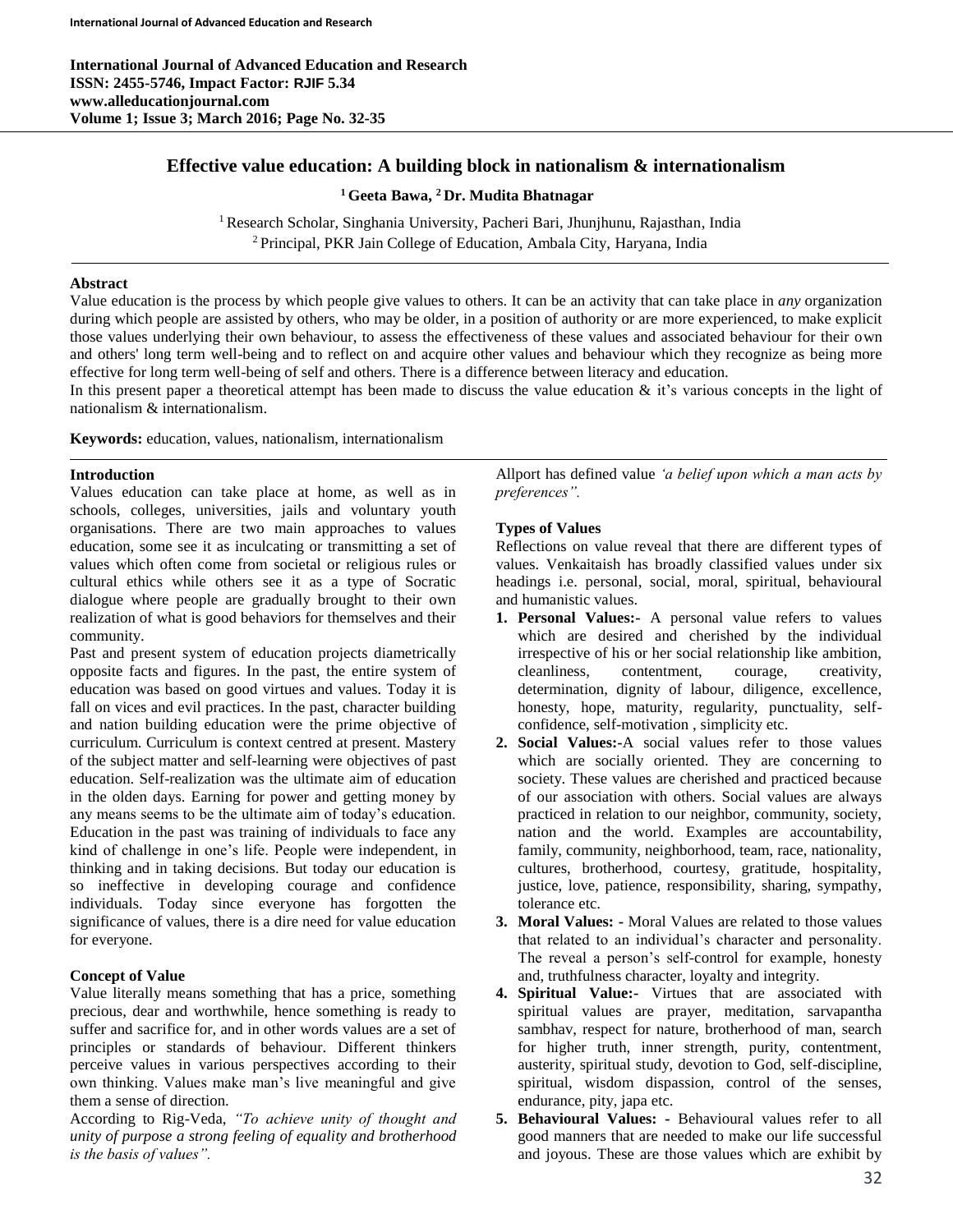our conduct and behaviour in our daily life. They will adorn our life and spread cordially friendliness and love all around. Keeping in view the nature of professional values that can be classified into several categories such as economic, social, political, modern, aesthetic, religious, material, academic, socio-political, global, environmental, cultural, moral, professional etc.

**6. Humanistic Values: -** Man has an innate urge to be to know and to enjoy. He looks upon the interest of all other beings as vested in his own, and his own interest as vested in others, does not feel any aversion to others. To achieve unity of thought and unity of purpose a strong feeling of equality and brotherhood to the basis. None is superior none is inferior. All are brothers marching forward to prosperity. May the earth be abundant and bestow abundance on us. These values include compassion, human rights, non-violence, gender sensitivity, global outlook etc.

### **Classification of Values**

Values having subjective meaning various authors have classified them in different ways. In the Indian culture Manssmriti have divided values into four important categories- Dharma, Artha, Kama and Mokshya. In Veda, importance is given on the values of mutual understanding and friendship. Upanishad identifies the values of respect to elders and experienced persons also follow the elders. In Mahabharata, there are nine important values- truth, speaking, peace, excuse, moral, relations, cleanness and friendship.

- Swami Vivekananda has stressed on selfless service and dedications.
- Gandhi stressed on values- Satya, Ahimsa, Savdhama, Samabhav and Patriotism.
- Shri Satyasai Baba also identified five important values-Satya, Ahimsa, Dharma, Shanti and Prema.
- Swami Keshavanda has identified the values like service to the needy explanation of Education, Environment, Protection, Peace and Patriotism.

The Western Philosophers also classified the values in this ways. Milton Rokeach has classified values in two categories:-

- **1. Instrumental Values**: Ambitious (hardworking, aspiring), Broad-minded (open minded), Capable (competent, effective), Clean (neat, tidy), Courageous (standing up your beliefs), honest (working for welfare of others), logical (consistent, rational), Responsible, Dependable (reliable).
- **2. Terminal Values:** A world of beauty (beauty of nature and conflict), Equality (Brotherhood, equal opportunity for all), National Security (Protection from attack), Social recognition, (respect, admiration), True Friendship (close companionship), Wisdom (a wisdom understanding of life).

Huntin (1975) has listed the following values important for modern age.

- 1. Concern for equalitarianism
- 2. Concern for free speech
- 3. Concern for peaceful resolution of dispute
- 4. Concern for participating democracy
- 5. Concern for freedom in personal life style
- 6. Concern for natural environment

7. Concern for natural human values

The Central Board of Secondary Education in 1986 organised a conference of value Education stressing on value education climate in schools. It identified fifty important values, which should reflect in school curriculum and climate. Some important values are given here.

Respect for individual, human relationship, participate in maximum involvement, scientific attitude and temper, relationship with god, dignity of labour, patriotism, environment preservation, exposure to world and international understanding, team spirit, integrated development and sense of belonging.

A list of 84 values has been identified by NCERT, which need to be inculcated in school children through subject content and co curriculum activities. Some important values are identified here.

Appreciation of cultural values of other, citizenship, antiuntouchability, co-operation, common good, democratic decision making, equality, friendship, humanism, initiative, national unity, national consciousness, patriotism, selfconfidence, solidarity.

### **Value Education**

The phrase Value Education has a wide connotation, which imbibes all aspects of human personality via intellectual, social, cultural, moral, emotional, aesthetic and spiritual. Value Education stresses the same concept.

By the Value Education we refer to planned educational action aimed at the development of proper attitudes, values, emotions and character in the learners. Value Education means inculcating in the children a sense of humanism, a deep concern for the wellbeing of others and the nation. Through Value Education we like to develop the social, moral, aesthetic and spiritual sides of a person which are often undermined in formal education. Value Education teaches us to preserve whatever is good and worthwhile in what we have inherited from our culture. Value Education values imposition or indoctrination.

The aim of value education is to develop the social, moral, aesthetic and spiritual values in the children. To develop right attitude towards self, family, society, one own's country, other communities and other region.

Value Education is an endless belief that a specific mode or state of existence is personally or socially preferable to an opposite or converse mode of conduct. Along with this is the need to focus on what is right and what is wrong.

Value Education has the capacity to transform a diseased mind into a very young, fresh, innocent, healthy natural and attentive mind. The transformed mind is capable of higher sensitivity and a heightened level of perception. This leads to fulfillment of the evolutionary role in man and in life.

*Hence the purpose of value education is for the development of body and mind, to develop integrated and balanced personality. Values are acquired, inherited and inculcated. They reflect an approach to life. The family, its environment and traditions and sanskaras along with humanitarianism play an important role on value development in our students.*

### **Concept of Nationalism**

In the words of Sri Aurobindo "Nationalism is much deeper and more powerful than mere patriotism. Nationalism refers to, the feeling of oneness among the people. It is the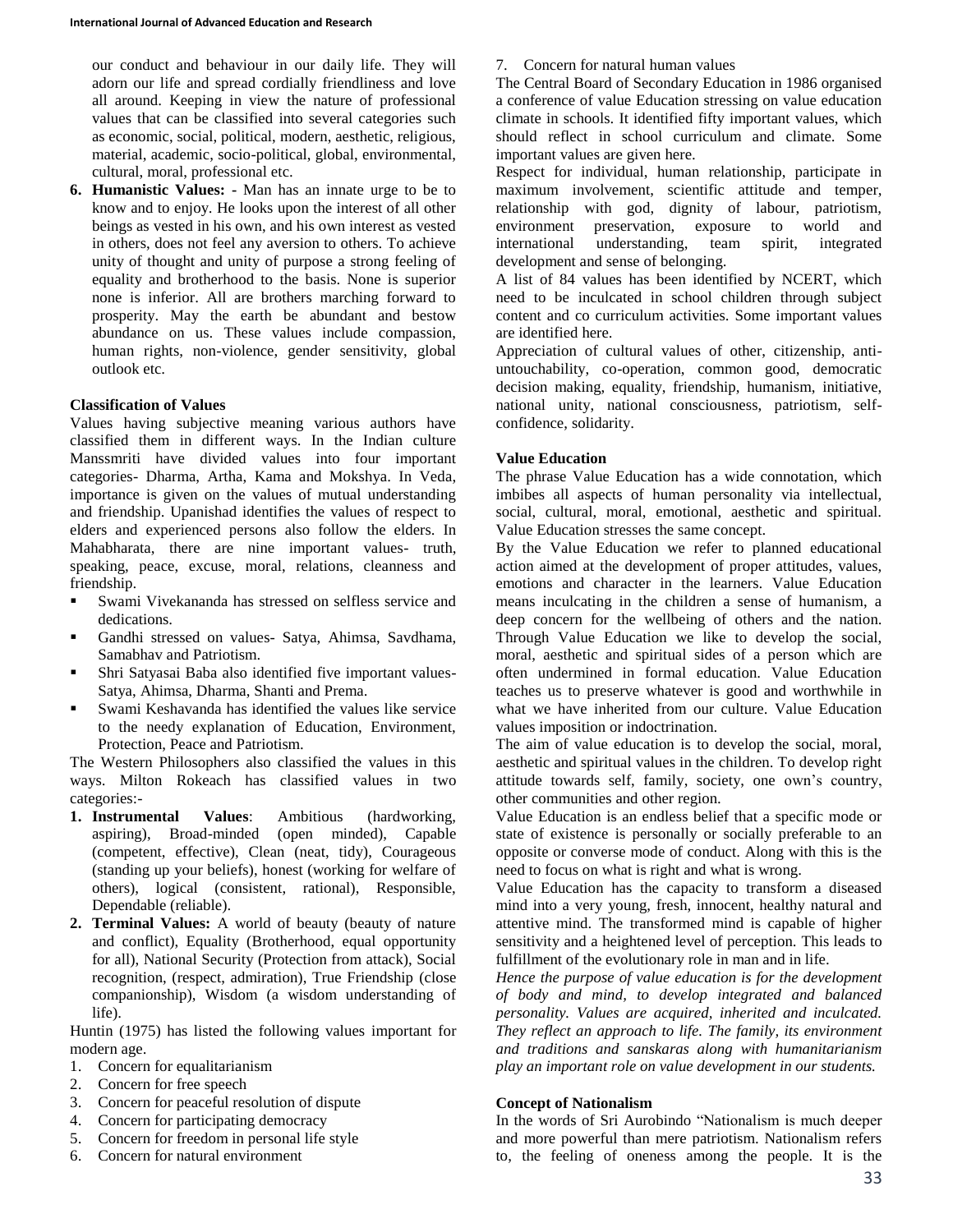cementing force, which binds the citizens of a country into once. It is process development, feeling of unity, solidarity and cohesion in hearts of the people, a sense of common citizenship and a feeling of loyalty to the nation.

In the present study, Nationalism means one's feeling, love and regards to one's motherland. It is the feeling of proudness towards our glorious history, loyalty to the national heritage, national resources, customs, traditions, symbols, monuments and religions. Further, it is the feeling of welfare of society at large, respect for all the people belonging to different languages, religions, states, castes and socio-economic classes.

#### **Concept of Internationalism**

Radakrishanan defines, "The idea of internationalism, which is based on 'One World, One Family', is found in the ancient Indian Writings–"Vasudhaiva Kutumbakam" means mutual understanding, goodwill, faith and respect among different countries (nations ) of the world. It also implies respect for human rights and dignity of individual, a sense of solidarity of mankind to live in peace and harmony.

In the present study, Internationalism means the feeling that the whole world is our family, an attitude for common good, respect for all, a spirit of looking at things objectively and rationally, tolerance and understanding of the equal for all religion.

#### **Education for internationalism v/s education for nationalism**

It is apprehension of some people that creating of world mindedness among children will be achieved at the expense of loyalties towards our own country and our own nation. Such fear of apprehension is baseless. Teaching for world understanding does no way conflict with developing among students fundamental loyalties to and love for their own country. Two concepts are complementary rather than contradictory.

An integrated and well-adjusted personality is best able to uphold their responsibilities of good citizenship to their nation as well as the best able to understand the problems of other people. It is the unadjusted, the disloyal, the bigoted and the prejudiced that can neither uphold their responsibilities towards their own nation nor can they appreciated limitations and achievements of other nations. Rather than the truth is, that internationalism is better understood in the light of nationalism and vice versa.

The day of narrow nationalism with the doctrine of 'My Country, right or wrong' have long passed. Education can no longer be confined to such narrow nationalism. It must have a cosmopolitan character, having loyalty to the world citizenship and engendering love for one's own country. Patriotism today doesn't mean narrow, tribal, communal or national loyalty but love if man and earth as home of man. Charity may begin at home but should not end there. It must be for the whole world.

The slogans of love and charity will have to be raised and shouted allowed to reach the ears of all on every corner of the globe. Let these slogans be woven into the fabric of our educational thought and practice. Only then will mean learn to live together, will respect one another, will share one another joys and sorrows and help one another over the hurdles, which have all most been crossed.

Having zeal for one's own country and culture is good but having equal zeal for another country and culture is better. One should uphold glory, greatness and happiness of one's own.

#### **Conclusion**

India is witnessing revolutionary changes in the field of values due to factors as the influence of the western culture, industrialization, modernization, urbanization and other international transactions. The country has suffered severe damage on account of commercial riots. Inter religious hatred, regionalism, linguistic quarrels and caste and sub caste tensions. Person and parties in power have exploited often these discordant elements in the society. Social evils like corruption, indiscipline, lack of will for hard work and dishonesty are spreading in all most all sections of the society.

Instead of developing intellectual, social and moral values in the learner the present system of education caters mainly to the intellectual needs of the pupil. There is a crisis of values in society. Where men are spiritually dead in the midst of unparalleled material progress. Value crisis are not only a problem of national level but it is also felt globally. When we talk about global community and universal brotherhood it is felt that there is also need of value inculcation among the younger generation at global level. Hence desirable values need to be introduced to children from early years through value oriented education, which can build their character and outlook. Various commissions and committees on education have also advocated the need for value oriented education and have suggested number of ways. It has repeatedly been said and felt that education should aim at multifaceted development of a human being, his intellectual physical, spiritual and ethical development.

Values are inborn qualities on the child. Praise and punishment plays an important role in the childhood stage. But in the present adolescence stage they take their decision by themselves. In this age they also discuss with their friends, parents and teachers about their career that after high school with line to choose so it is the most crucial period where we can develop their sensitivity towards the values that they can think about their nation and the humanity.

### **References**

- 1. Aggarwal JC. Development and Planning of Modern Education with Special reference to India, Vikas Publishing House Pvt. Ltd., New Delhi, 1982.
- 2. Aggarwal SB. India Year Book of Education and Educational Research, NCERT, New Delhi, 1968.
- 3. Aggarwal YK. Educational Management, Planning and Administration, Twenty First Century Publication, Patiala, 2007.
- 4. Aggarwal YP. Statistical Methods, Sterling Publishers, New Delhi, 1988.
- 5. Ahmed S. Internal Effect of the Home and School Disadvantage on Intellectual Ability, Psychologia. 1982;  $25(1):65-69.$
- 6. Amato PR, Ochiltree G. Family Resources and Development of Child Competence. Journal of Marriage and the Family. 1986; 48:47-56.
- 7. Best JW. Research in Education, Printing Hall of India, New Delhi, 1977.